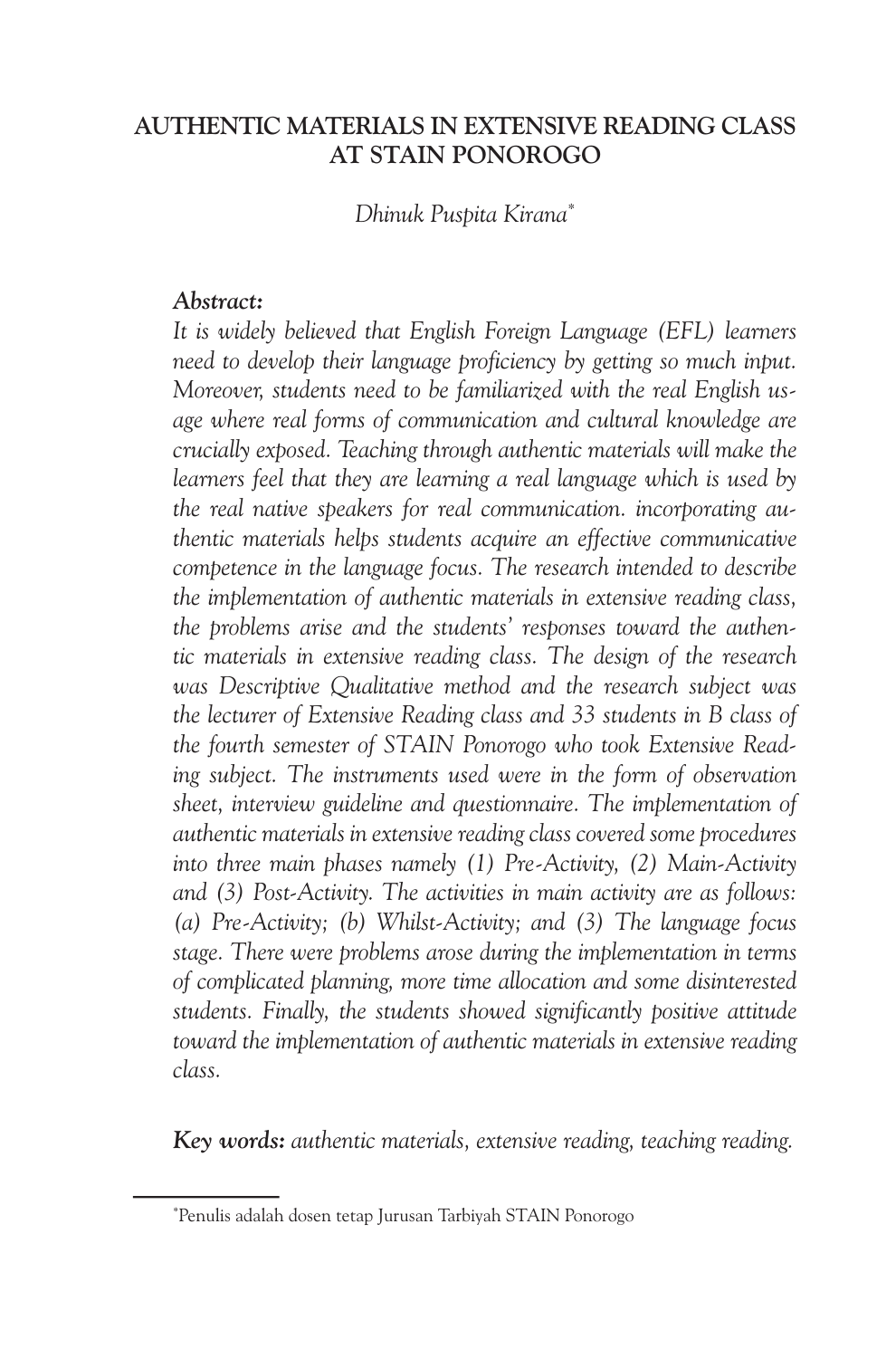# **INTRODUCTION**

It is widely believed that English Foreign Language (EFL) learners need to develop their language proficiency by getting so much input. The input that EFL learners acquire most is from their lecturers in the classroom activities. Unfortunetly, not many of them have any initiative to try to get more input beyond class requirements or find other resources outside their classroom materials. These are some reasons why EFL lecturers need to compile more materials as input to be brought in the classroom. They have to concern on how students must be exposed to suitable materials and methods to advance their language proficiency.

One of the most challenging tasks that are faced by EFL lecturers is how to elicit the interest and to explore the creativity of their students so that they will be more motivated to learn. EFL lecturers are free to choose materials and method but they should pay attention to students' need and improvement. Not only vocabulary building, grammar structures, but also four skills i.e. listening, reading, speaking and writing should be well prepared for them. Moreover, students need to be familiarized with the real English usage where real forms of communication and cultural knowledge are crucially exposed.

Nowadays, Khaniya believes that in the course of the decade, the use of authentic materials has become increasingly popular in learning situations ranging from traditional intensive EFL to language training for professionals.<sup>1</sup> If learners are asked to study grammar rules or study the textbooks for the tests they can't understand nor experience the feel of the language as a real language used. Authentic materials are perceived by the learners as original, useful, and interesting. Teaching through authentic materials will make the learners feel that they are learning a real language which is used by the real native speakers for real communication.

Therefore, EFL lecturers must stimulate this real world in the classroom. One way of doing so is to incorporate the use of authentic materials in classroom. Reading is one of the essential skills to acquire knowledge. When people read, they expand their knowledge through reading so that they can learn various things. Experts argue

<sup>1</sup> T.R. Khaniya, "Use of Authentic Materials in EFL Classrooms", *Journal of NELTA*, 11(2). 2006, 17-23. p.17.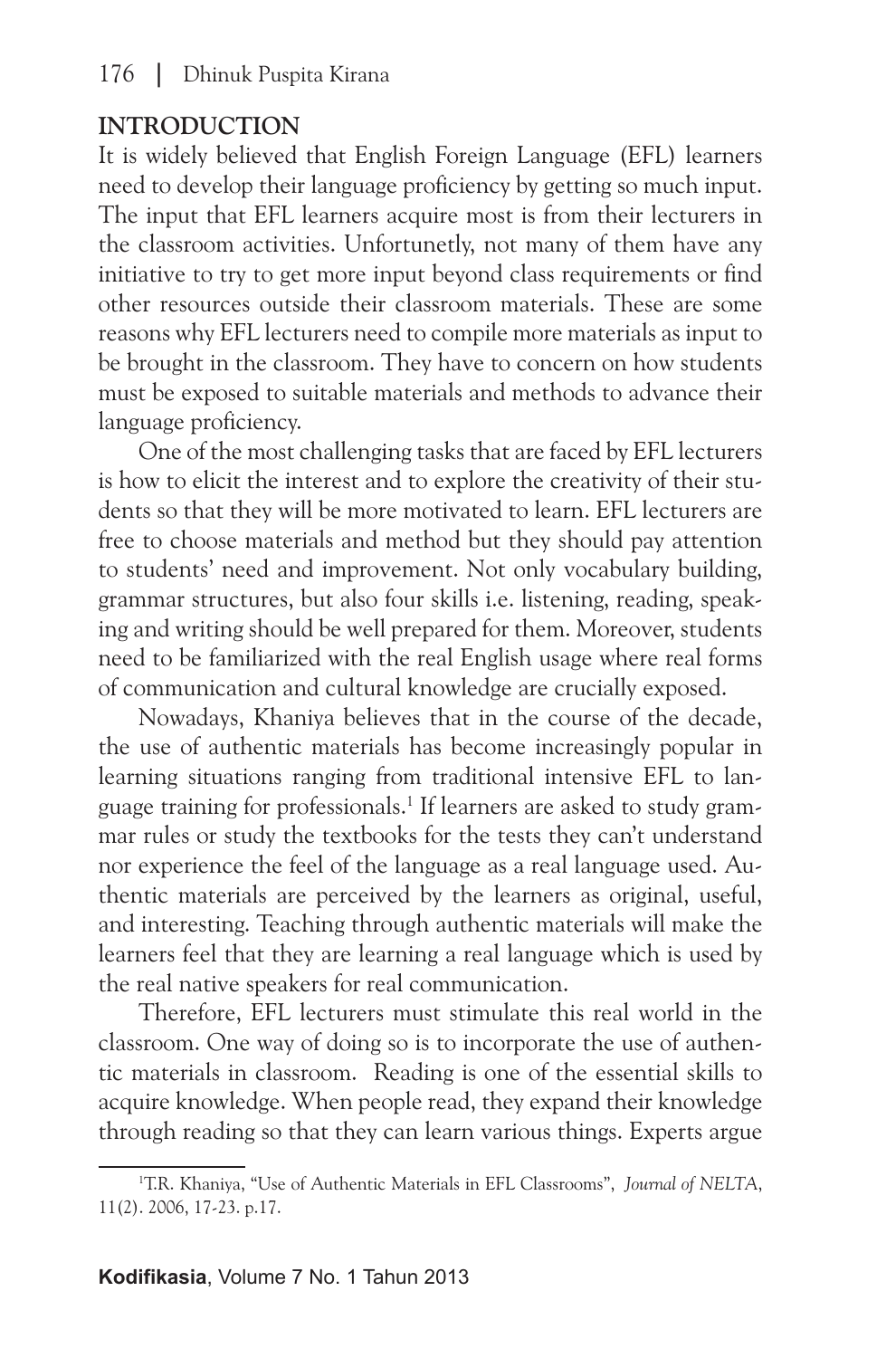that the use of authentic materials to teach reading helps to bridge the gap between classroom textbook knowledge and students' capacity to use real-language in real-world communication. To sum up, incorporating authentic materials helps students acquire an effective communicative competence in the language focus.

The fourth semester undergraduate students of Tadris Inggris (English Department) At STAIN Ponorogo are required to take Extensive Reading class. Students themselves have already got Reading I and Reading II before taking Extensive Reading class. The objective of Extensive Reading subject is aimed at strengthening students' reading comprehension skills and enriching their vocabulary by reading and reacting to a variety of adapted and authentic texts. Students also improve oral communication skills for professional and social interactions through extensive conversational practice. Practice includes communicating opinions on contemporary issues, developing formal and informal oral presentations, giving and following directions, and narrating and giving explanations.<sup>2</sup>

This course consists of 16 meetings. 14 meeting for tutorials and 2 meetings for evaluating, in this case the  $7<sup>th</sup>$  meeting is for midterm test and the 16th meeting is for final test. Referring to the objectives above, the lecturers should be responsible for providing various activities and authentic materials in enhancing students' reading ability.

Those theoretical and practical evidences led the researcher to investigate the implementation of authentic materials in Extensive Reading class by conducting the research entitled "Authentic Materials in Extensive Reading Class at STAIN Ponorogo". Based on the background of the study, the research questions are formulated as follows: (1) How does the lecturer implement authentic materials in Extensive Reading class?; (2) What are problems encountered in the implementation of authentic materials in Extensive Reading class?; (3) What are the students' responses toward the implementation of authentic materials in Extensive Reading class?

<sup>2</sup> *English Syllabus of STAIN Ponorogo*, 2011.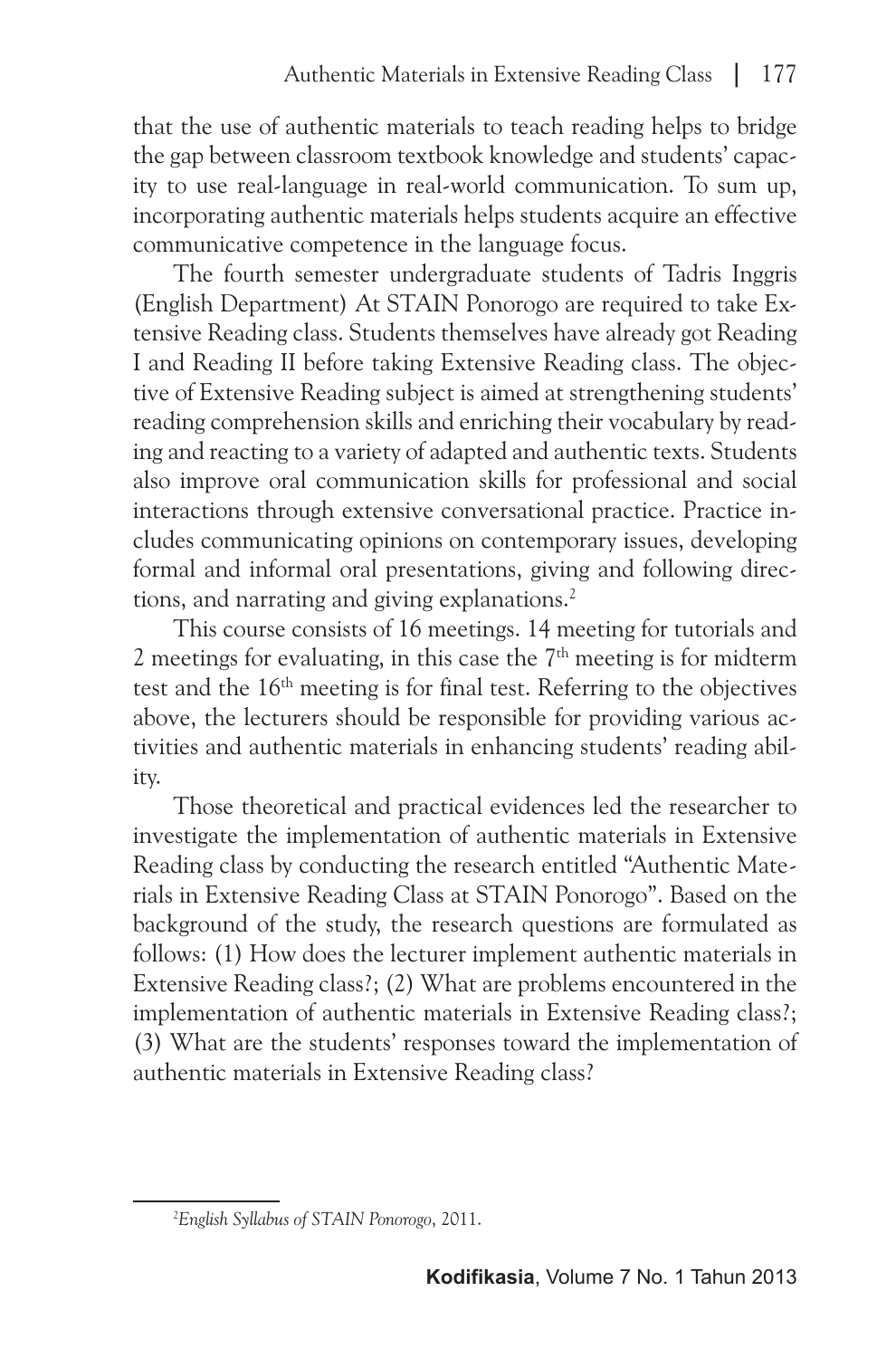## **DISCUSSIONS**

#### **The Significance of Teaching Reading**

There are some assumptions about the nature of reading according to Penny Ur. People need to perceive and decode letters in order to read words. They need to understand all the words in order to understand the meaning of a text. The more symbols (letters or words) there are in a text, the longer it will take to read it. We gather meaning from what we read. Our understanding of a text comes from understanding the words of which it-is-composed.3

There are many reasons why getting students to read English texts is an important part of lecturer's job. According to Jeremy Harmer in his book How to Teach English, some of reasons are many students want to be able to read texts in English either for careers, for study purposes or simply for pleasure. Reading is useful for other purposes too: any exposure to English is a good thing for language students. At the very least, some of the language sticks in their minds as part of the process of language acquisition, and, if the reading text is especially interesting and engaging, acquisition is likely to be even more successful. Reading texts provide good models for English writing.4

## **The Power of Extensive Reading**

A current issue in pedagogical research on reading is the extent to which learners will learn to read better in a supportive atmosphere of enriched surrounding or in an instructed sequence of direct attention to the strategies of efficient reading. Krasen's The Power of Reading made the case that the extensive reading (free voluntary reading [FVR], as Krashen called it) is a key to student gains in reading ability, linguistic competence, vocabulary, spelling and writing.5 John Green and Rebecca Oxford found that reading for pleasure and reading without looking up all the unknown words were both highly correlated with overall language proficiency.6

<sup>3</sup> Penny Ur, *A Course in Language Teaching: Trainee Book* (Cambridge: Cambridge University Press, 1999), 9.

<sup>4</sup> J. Harmer, *How to Teach English* (Harlow: Longman, 2000), 68.

<sup>5</sup> S. Krashen, *The Power of Reading* (Portsmouth, NH: Heinemann and Westport: Libraries Unlimited, 2004), 1.

<sup>6</sup> R. Oxford JM Green - Tesol Quarterly, 1995 - Wiley Online Library. Retrieved on May 20th 2012. http://onlinelibrary.wiley.com/doi/10.2307/3587625/abstract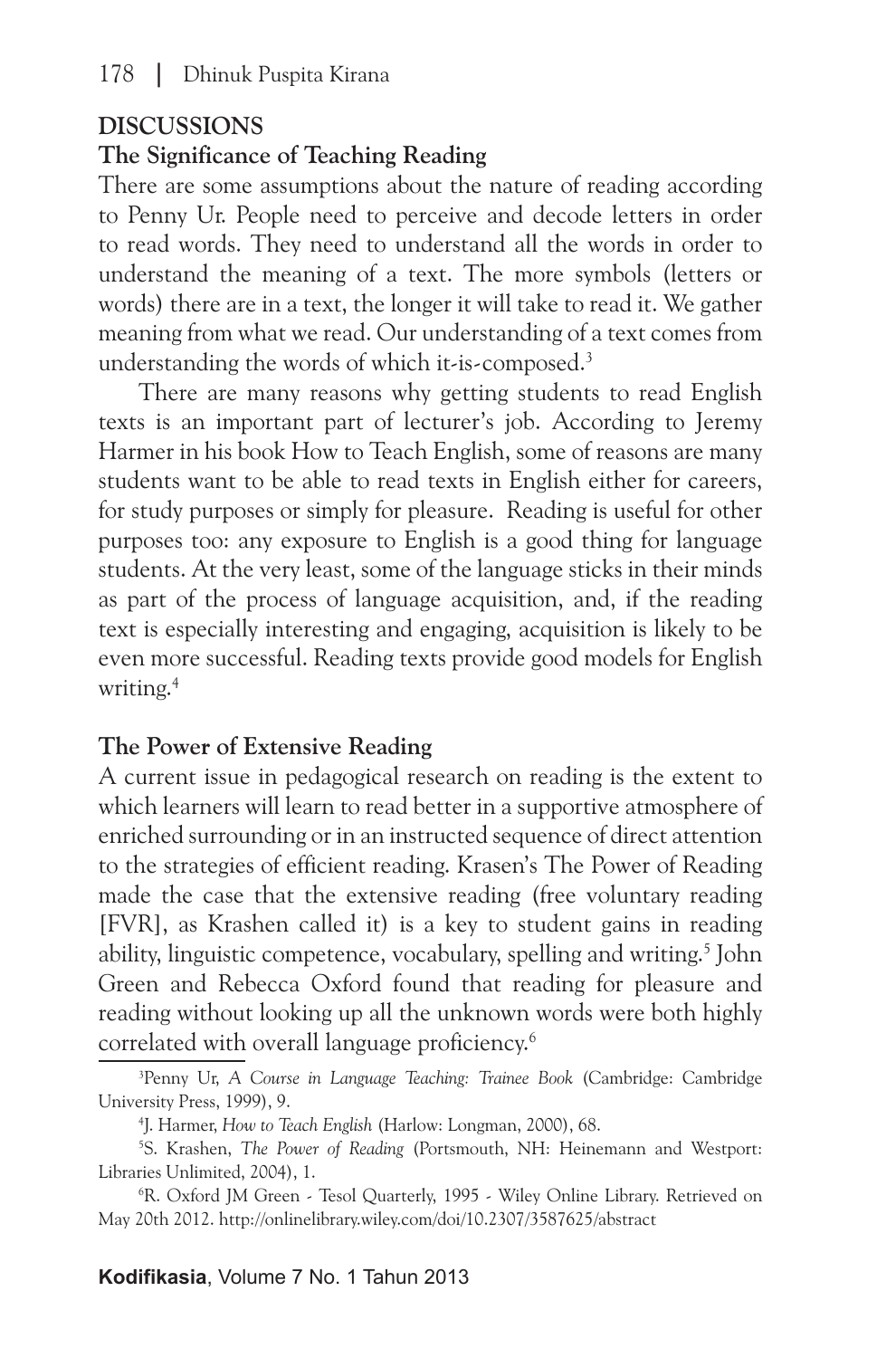All this research suggests that instructional programs in reading should give strong consideration to the teaching of extensive reading. It does not suggest that focused approaches to specific strategies for intensive reading ought be abandoned, but on the other hand strengthens the notion that an extensive reading component in conjunction with other focused reading instruction is highly recomended.

#### **Authentic Materials**

It is already acknowledged that authentic materials are beneficial to the EFL learners. However, before we look at the reasons why that make them effective. It will be useful to identify what authentic materials are by defining the term.

Authentic material is not a text that is produced to be used in the purpose of teaching learning processes in the classroom as what is stated by Wallace that authentic texts have been defined as "…reallife texts, not written for pedagogic purposes".7 They are therefore written for native speakers and contain "real" language. Jordan refers to authentic texts as texts that are not written for language teaching purposes.8 Authentic materials is significant since it increases students' motivation for learning, makes the learner be exposed to the 'real' language as discussed by Guariento & Morley.9

What is common in those definitions is that authentic material is the material used in real activities by native speaker in the purpose of real communication, not for teaching learning processes.

#### **Types of Authentic Materials**

Gebhard gives more examples of authentic materials EFL and ESL lecturers have used. Some of his examples, which may serve as source material for lesson planning, are shown below<sup>10</sup>:

<sup>7</sup> C. Wallace, *Reading* (Oxford: O.U.P., 1992), 145.

<sup>8</sup> R.R. Jordan, *English for Academic Purposes: A Guide and Resource for Lecturers* (Cambridge. Cambridge University Press. 1997), 113.

<sup>9</sup> W. Guariento & J. Morley, "Text and Task Authenticity in the EFL Classroom", *ELT Journal,* 55 (4), 2001, 347-353. p. 347.

<sup>10</sup>J.G. Gebhard, *Teaching English as a Foreign Language: A Lecturer Self-Development and Methodology Guide* (Ann Arbor: The University of Michigan Press, 1996), 100-101.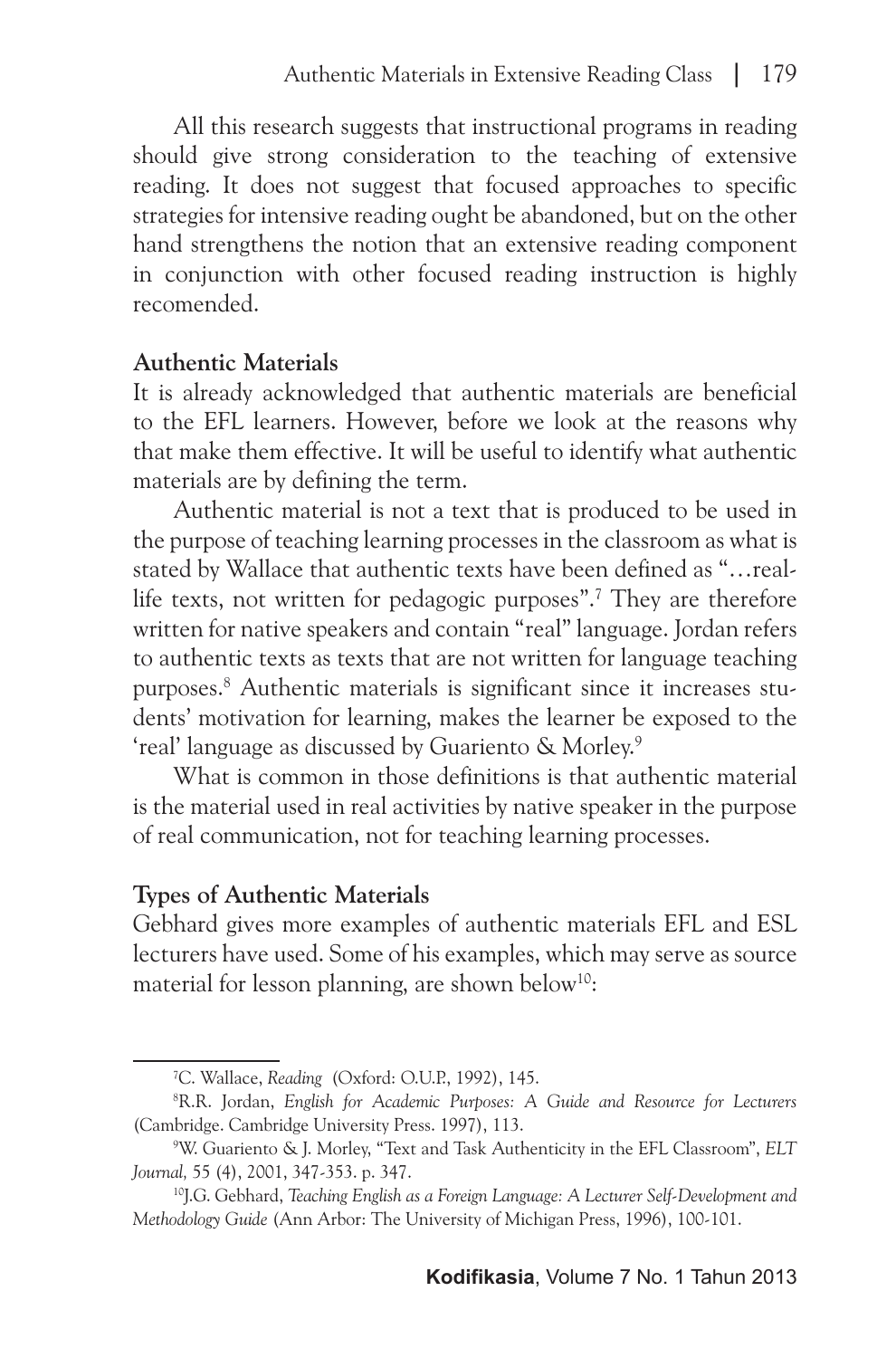# 180 **|** Dhinuk Puspita Kirana

# **a. Authentic Listening Viewing Materials**

Silent films, TV commercials, quiz shows, cartoons, news clips, comedy shows, dramas, movies, soap operas; radio news, drama and ads; professionally audio taped short stories and novels; pop, rock, country, folk, and children's songs; home video; professionally videotaped travel logs, documentaries, and sales pitches.

# **b. Authentic Visual Materials**

Slides, photographs; paintings; sketches; drawings by children; stickfigure drawings; wordless street signs; silhouettes; calendar pictures; pictures from travel, news, and popular magazines; ink blots; postcard pictures; wordless picture books; stamps; X-rays.

# **c. Authentic Printed Materials**

Newspaper articles, cartoons, advertisements, movie advertisements, astrology columns, sports reports, obituary columns, and advice columns; travel magazines; science, math, and history books; short stories; novels; books of photographs; lyrics to popular, rock, folk, and children's songs, restaurant menus, street signs, cereal boxes, candy wrappers, tourist information brochures and tourist guidebooks; university catalogs; department store catalogs; telephone books; world, city, and relief maps; calendars; TV guides, driver licenses; comic books; greeting cards; business cards; bank checks and deposit forms; grocery coupons; hotel registration forms; pins with messages; bus, plane, train, taxi, and jitney schedules; teletext subtitles for the hearing impaired.

# **d. Realia (Real world objects/miniatures)**

Dolls, puppets, currency, key rings, scissors, folded paper, toothpaste, toothbrushes, combs, stuffed and toy animals, wall clocks, balloons, walkie talkie, candles, fly swatter, string, thread, chewing gum, glue, rulers, tacks, paper clips, rubber bands, trays, aprons, plastic forks and spoons, dishes, glasses, bowls, umbrellas, wallets, purses, balls, phones, fishing reels, furniture, people, cars, bug collections, play money, stones, plants, sand, clay, ink, sticks, jars, coffee cans, chalks, credit cards, hats, Halloween masks, rubber vomit, manikins, to name a few.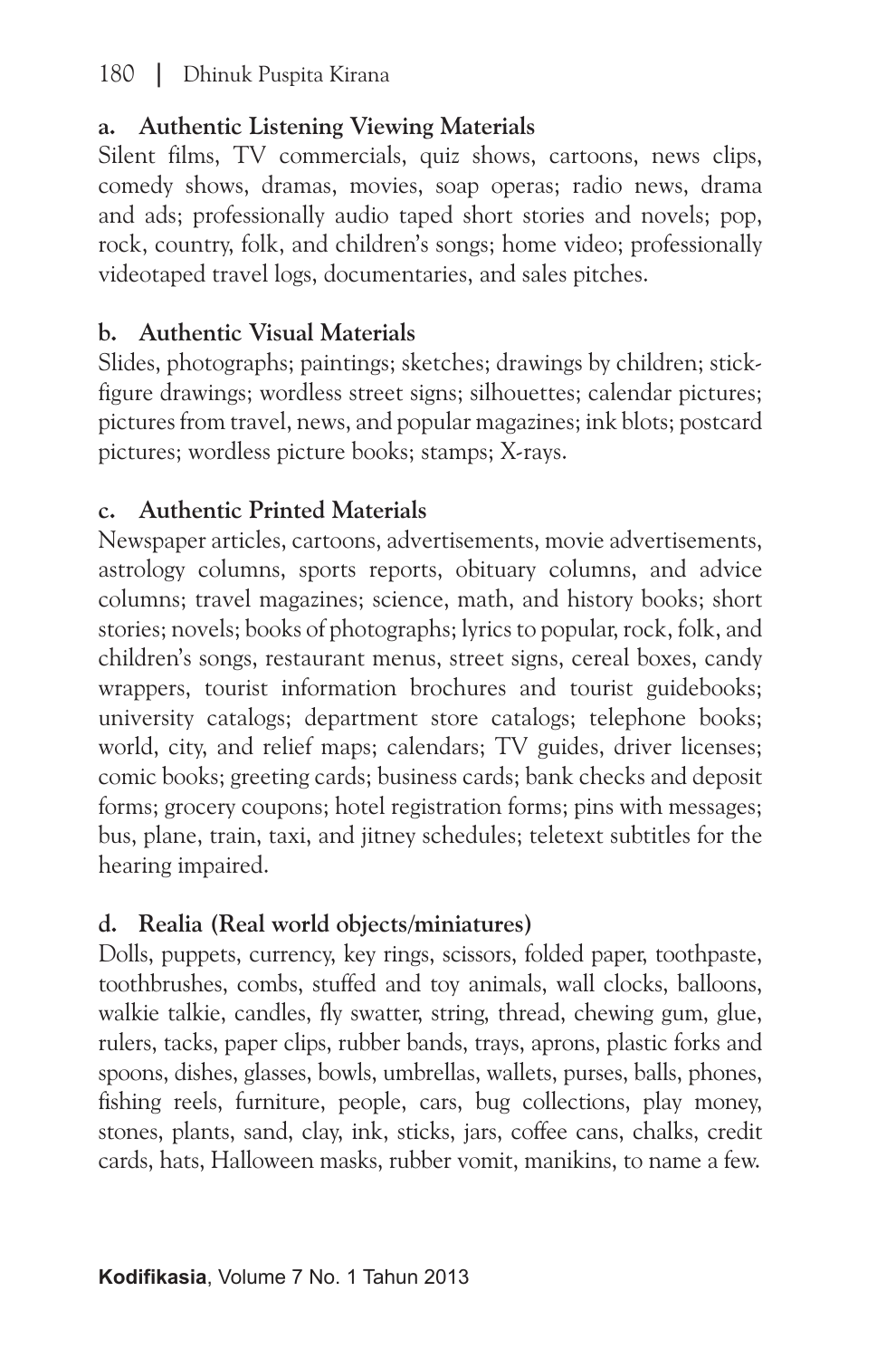Realia are often used to illustrate points very visually or for role-play situations. Realia are also used to pre-teach some new vocabulary, especially for young learners so that they can visually expose to a new objects.

## **The Advantages & Disadvantages of Using Authentic Materials in EFL Classrooms**

It is no doubt that EFL lecturers nowadays can get access to a great number of authentic materials including from the internet. However, using authentic materials in EFL classrooms has disadvantages and advantages. Gebhard stated some disadvantages: one disadvantage is that it is takes time and efforts to locate authentic materials.11 EFL lecturers need to spend more time and efforts to find, to select, to collect, and to match the authentic materials with the certain lesson.

The second disadvantage is that it is sometimes too difficult to make authentic materials and media comprehensible to the students.12 Sometimes, authentic materials consist difficult or advanced vocabulary that students with low level ability would find difficulties to comprehend. The third disadvantage is that some students will not accept authentic materials and media as being valuable learning sources.13 Take for instance, students sometimes think that TV drama or comedy is a form of entertainment rather than learning materials which they think are more serious.

Richards points out that along with these disadvantages, authentic materials often contain difficult language, unneeded vocabulary items and complex language structures, which causes a burden for the lecturer in lower-level classes.14 Lecturers need to consider the complexity of vocabulary and language structure of authentic materials they choose with the level of their students. Lecturers also need to note that at lower levels, the use of authentic materials may cause students to feel discourage and confused since they lack of lexical items and structures used in the language focus. Lecturers need to spend more time to prepare and set the task which is suitable with students' level, especially with the lower level ones.

<sup>11</sup>*Ibid*., 101-103.

<sup>12</sup>*Ibid*., 101.

<sup>13</sup>*Ibid*., 102.

<sup>&</sup>lt;sup>14</sup>J.C. Richard, *Curriculum Development in Language Teaching* (Cambridge: Cambridge University Press, 2001), 253.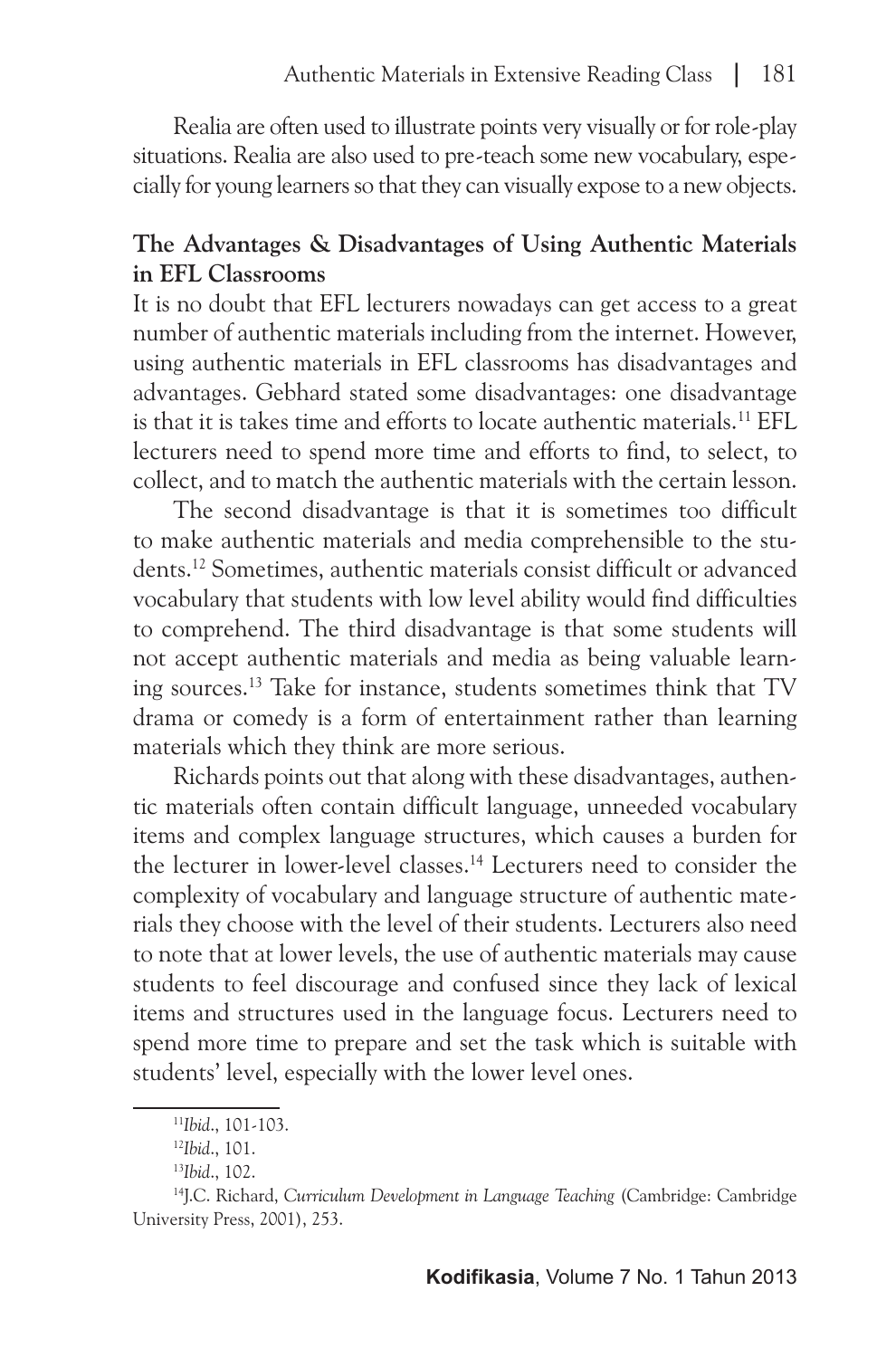Martinez mentions that authentic materials may be too culturally biased and too many structures are mixed, causing lower levels have a hard time decoding the texts.<sup>15</sup> Authentic materials sometimes contain cultural content which should be connected with a certain discourse that lower level students will have difficulties in decoding them.

Although there are some disadvantages of using authentic materials in the classrooms, but there are also very strong reasons that lecturers should use them. Authentic materials and media "can reinforce for students the direct relation between the language classroom and outside world."16 By using authentic materials, students will not only acknowledged with the language in textbooks but also can expand their knowledge of the real use of language outside classrooms.

Nunan also supports the use of authentic sources leads to greater interest and variety in the material that learners deal with in the classroom. This authentic material helps bring the contact to life, and ultimately makes learning and using language more meaningful, and, ultimately, easily for students."17

Addition to the above explanation, Gebhard also stated that authentic materials and media offer a way to contextualize language learning.18 When students are given authentic materials, e.g. a real map, a menu, a brochure or anything that is used in the real world, they will tend to focus on content and the meaning rather only on the language itself. This offers students a valuable source of language input, so that they are not being exposed only to the language presented by the text and the lecturer. This helps lecturers to broaden students' active learning to the real life experience.

#### **Considerations for the Implementation of Authentic Materials**

When we first began using authentic materials, we tended to hand out materials to each student and made them work individually. Thus, experience has shown that having students work in pairs or group is a better approach because they tend to be more enthusiastic

<sup>15</sup>A. Martinez, *Authentic materials: An overview. Karen's Linguistic Issues*. RetrievedNov, 20, 2003from. http://www3.telus.net/linguisticsissues/authenticmaterials.html 16Gebhard, *Teaching English as a Foreign Language,* 102. <sup>17</sup>*Ibid.*, 212.

<sup>18</sup>Gebhard, *Teaching English as a Foreign Language,* 102.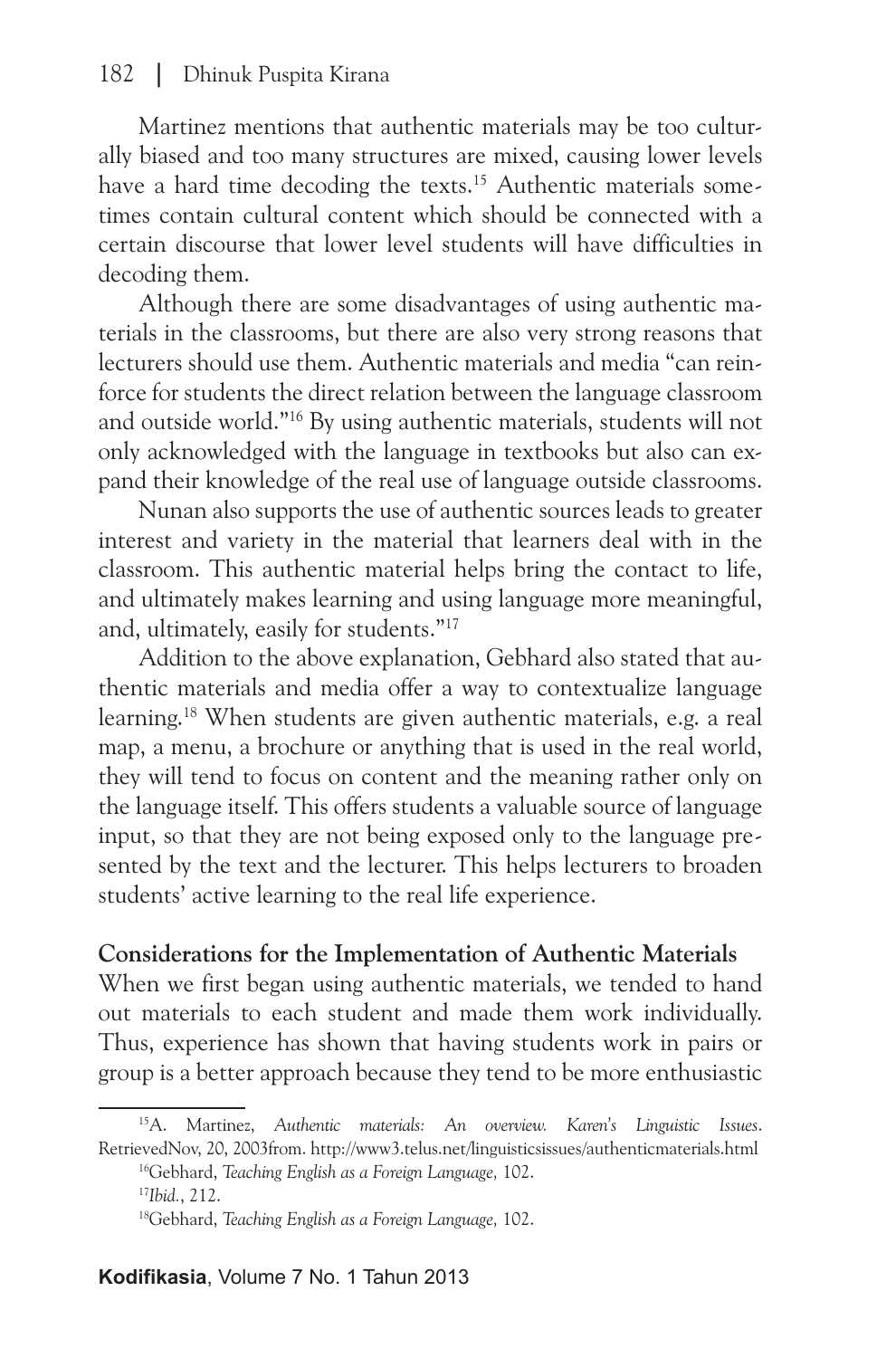and work harder.19 The student with low comprehension will tend to ask questions to his pair or to the other students in the group. They will work together and they have more time to participating in class activities. Unlike doing the task alone, whenever they have difficulties they tend to de-motivated and discourage to learn more. Lecturers have to pay attention to the approach that is suitable to teach English by using authentic materials.

The task design is also crucial when using authentic materials, and according to Lee, the following points should be considered:<sup>20</sup> In real-life communicative situations it is very common to use more than one language skill to achieve different communicative purposes, and for this reason an integrated skills approach is recommended. Contexts have to be provided tasks, so that learners can practice the skills in a natural, meaningful, and relevant way. The task content should be related to the authentic materials selected so that students can use them as a springboard for the tasks. Whether the task is used as pre-activity, practice activity, or post-activity depends on the course objectives, the skill(s) to be practiced, and learners' preferences.

Lecturers should also consider the appropriate trick to set the task according to the level of the students, not to choose the material according to the students' level. The authentic materials can be complex but the task can be suited with the students' level; for the lower level, the task can be: find the main idea, find new words, find the meaning, find verbs/nouns/etc, and make sentences from them.

Thus, lecturers can also select suitable authentic materials for lower levels which consists simple vocabulary, simple grammatical structure such as: leaflets, menus, timetables, video and audio advertisements, short reports, short news. The tasks should be rather simple and vocabulary should be introduced in advance. Excessive materials for intermediate levels can be longer articles and news or reports-etc.

The authentic materials should be used in accordance with the students' level of knowledge and the students should be helped by

<sup>19</sup>Charles Kelly et all., "Effective Ways to Use Authentic Materials with ESL/EFL Students", *The Internet TESL Journal*, Vol. VIII, No.11, November2002http://iteslj.org/ 20W.Y. Lee, "Authenticity Revisited: Text Authenticity and Learner Authenticity",

ELT Journal, 49 (4), 1995, 323-328, p.325.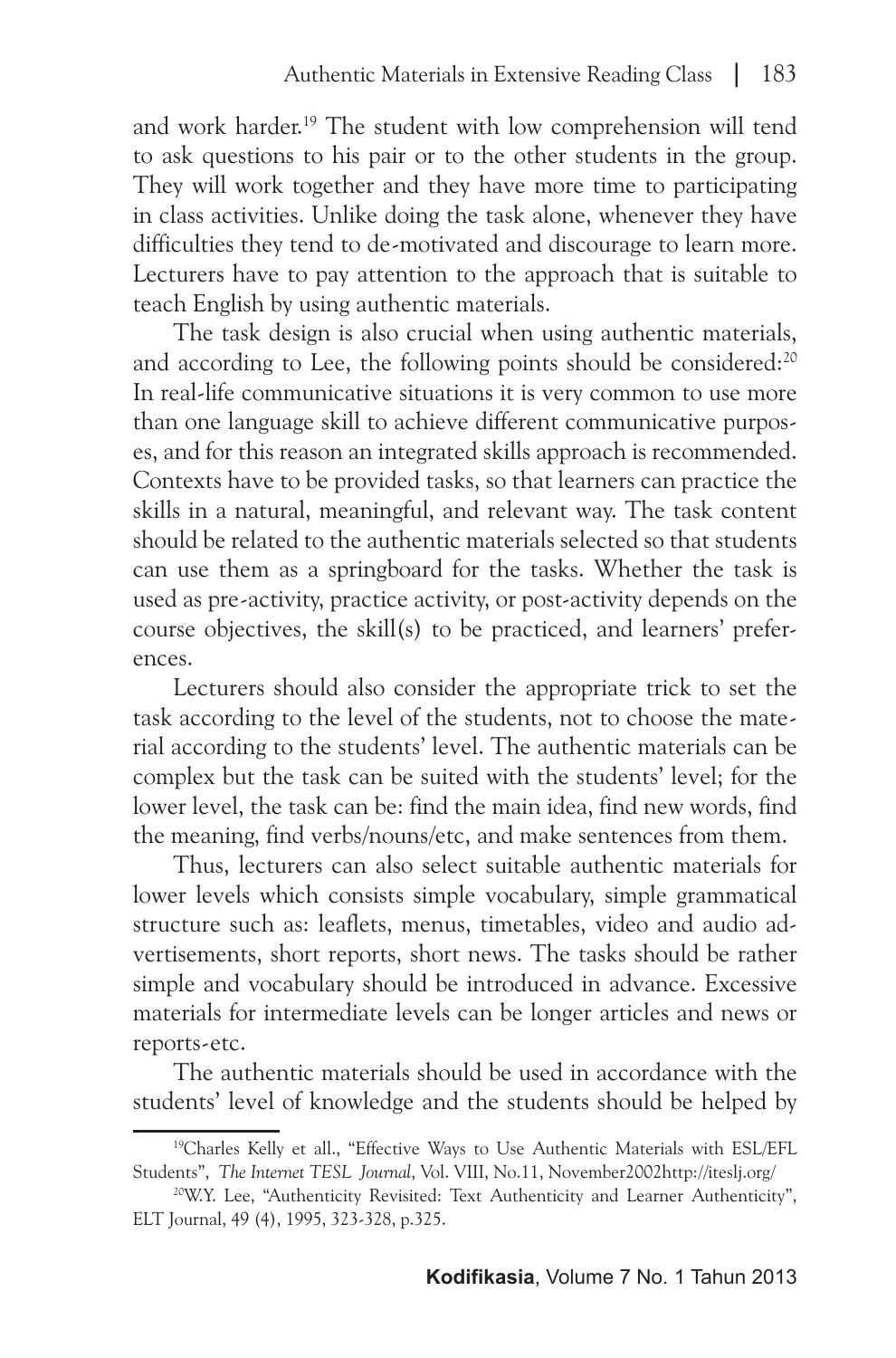their lecturers to overcome the problems they get during teaching learning process. Some consideration for the implementation of authentic materials must also be given to know when and how the materials will be introduced and used in the lesson. If they are used effectively, authentic materials can help lecturers to bring the real world into the EFL classrooms and significantly bring the EFL classrooms into the lively environment.

## **Authentic Task Activity Examples**

The following are several examples from Gebhard (1996) of classroom activities in which students use authentic materials and have specific tasks to accomplish in order to meet real-world language objectives:

First, the topic was how to order food in a restaurant. The lecturer pulled together pictures of food items from magazines, and he had students in groups study a photocopy of an authentic menu and matches the pictures of the food items to some of those listed in the menu.

He then had them create their own menus, including pictures of food items they cut out of magazines. The students next wrote their dialogues about ordering food in a restaurant and they practiced the dialogues and took turns presenting them in front of the class. The lecturer also had students simulate being in a restaurant through the use of realia (e.g, plastic eating utensils and food order checks).<sup>21</sup>

Lecturers are possible to adapt lessons to a text using authentic materials. There are many examples of how ESL/EFL lecturers have done this. In Gebhard (1996), Garber and Holmes, for example, used authentic video as a means to have students in their ESL classes write and produce their own commentaries.<sup>22</sup> They prepared four, five minute video segments on everyday themes, showed them to the students without a soundtrack, and asked them to write a commentary based on the video segment of their choice.

Using video materials in classroom environment can increase students' motivation to learn a foreign language as they present real language, provide students with an aesthetic look at the certain situations, events, and cultures. Furthermore, video is very effective in teaching

<sup>21</sup>Gebhard, *Teaching English as a Foreign Language,* 102.

<sup>22</sup>*Ibid*., 103.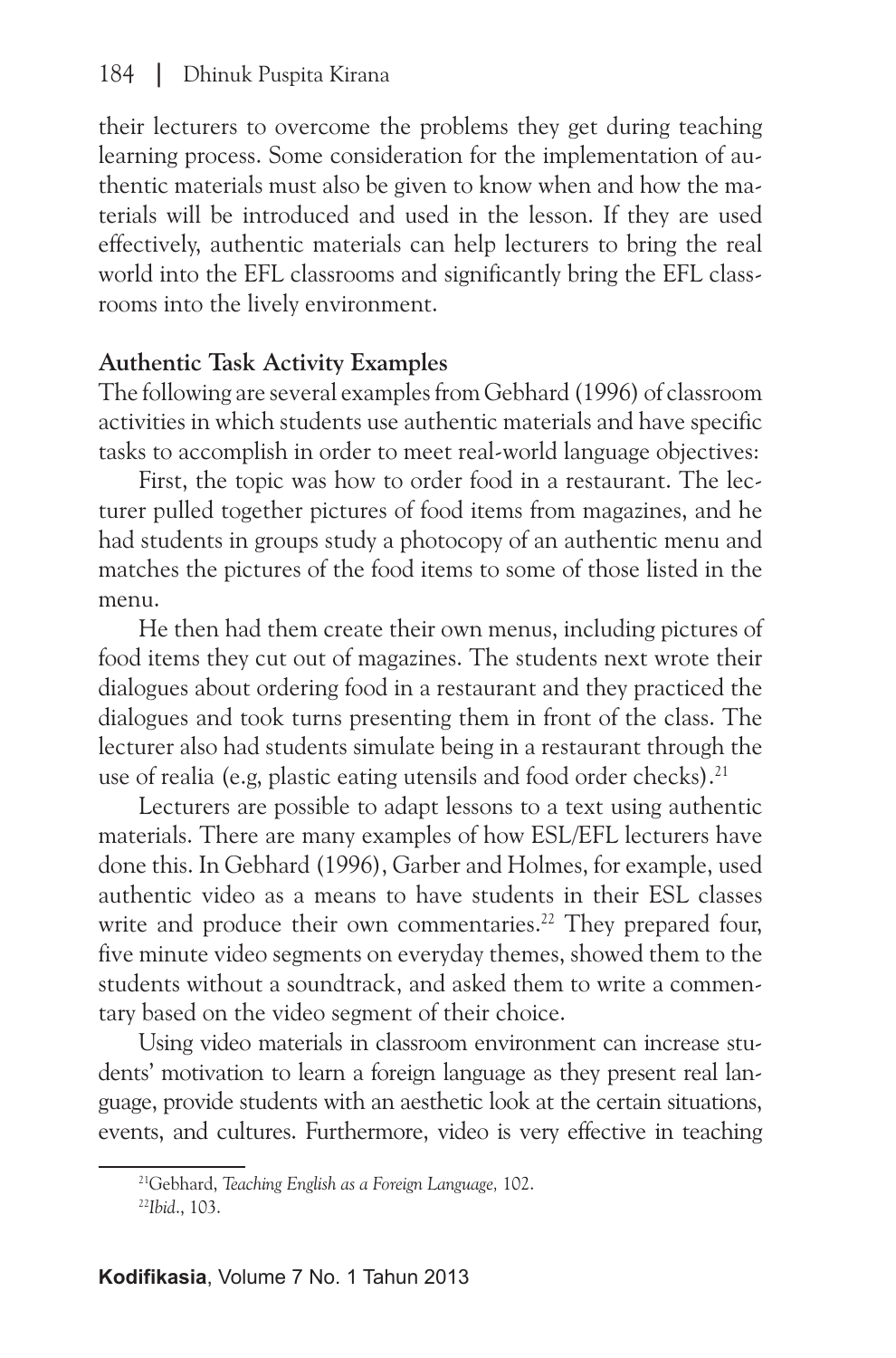foreign language since it represents authentic environments; gives examples of particular language functions in operation; presents authentic language interaction; shows the nonverbal components of the language, i.e. lips movements, body language/gestures, facial expressions.

With the existing of the world wide web, EFL lecturers have a great opportunities to download large amounts of texts, audio, videos, newspapers, magazines, live radio and T.V shows, video clips and much more. There are abundance of useful materials for the EFL classroom. I would like to focus mainly on the internet. Of all the authentic materials are available in the internet, I really think the online newspaper an incredible resource at our fingertips. Even if in a foreign context, the internet allows you to download English newspapers for use in the EFL classroom.

The newspaper combines so much that could be used, here's a list to get some sparks flying in your syllabus development.<sup>23</sup>

#### **a. Scanning for the main idea**

The lecturer asks a question and the students scan the newspaper to be the first to get the answer.

## **b. Headline matching**

Cut out headlines and articles. Glue on one page and photocopy. Students have to read and match correctly.

#### **c. The weather map**

Put the prompt –"what's the weather like in …." on the board. Students ask/answer using the map with their group/pair. You can do the same with the stock exchange, foreign exchange, sports scores and other parts of the paper.

## **d. The advice column**

Students read the question/letter and give their own advice. Later, read what Ann Landers or the advice columnist suggested.

## **e. Comics**

Read the comics. Cut out and whiteout. Students then write their own content into the bubbles.

<sup>&</sup>lt;sup>23</sup>The  $#1$  (authentic material in ELT) Posted by ddeubel on Saturday, October  $30<sup>th</sup>$ 2010. http://ddeubel.edublogs.org/2010/10/30/the-1-authentic-material-in-elt.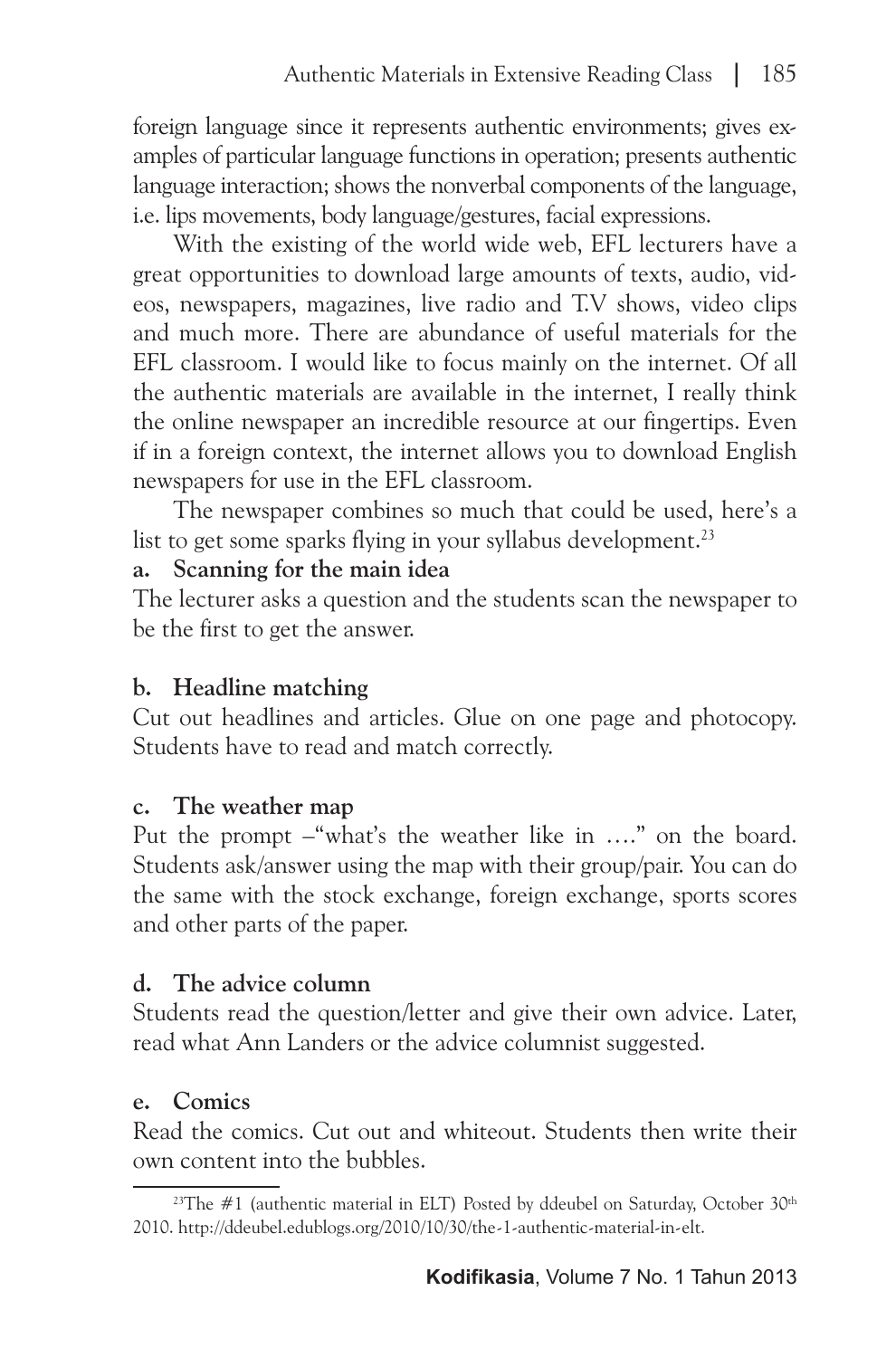## 186 **|** Dhinuk Puspita Kirana

#### **f. Debate**

Read an editorial together on a "hot" issue. Divide the class into two and they form arguments and then debate their side.

## **g. 5 Ws**

Students read an article and have to answer the 5Ws and present for the class. A great way to introduce journalism and short article writing.

# **h. Horoscopes**

Students read each other's horoscopes. Did they come true?

# **i. The Classifieds**

Can be used in a multitude of ways. One way I've used them is to list items you want to buy. Students search for them and report back to you. Another way is to give them a budget and have them find an apartment that is appropriate.

By using newspaper that we can download easily from the internet, lecturers can set up many tasks appropriate with students' level. Another way to use authentic materials is to include them on reading boards.24 A reading board looks similar to a bulletin board, but it is purposely designed to promote interaction between the reader and the text, i.e: quick quizzes, problems to solve, quotes from famous people, cartoons and jokes, and new items.

Lecturers can also use "Dear Abby" advice columns in which the problem is given with blank space which is provided for readers to write in their solutions/advice. Lecturers can use advertisements that ask readers to compare prices and select the best buy product, as well as cartoons with blank bubbles, cultural quizzes, crossword puzzles, and funny pictures or photos of classmates under which readers can write in possible captions.<sup>25</sup>

Authentic materials are the materials which are not specifically written for teaching. Many researchers have conducted studies about the authentic materials. Although they have different views, but they have common idea that using authentic materials in EFL classrooms

<sup>24</sup>Gebhard, *Teaching English as a Foreign Language,* 104. 25*Ibid.*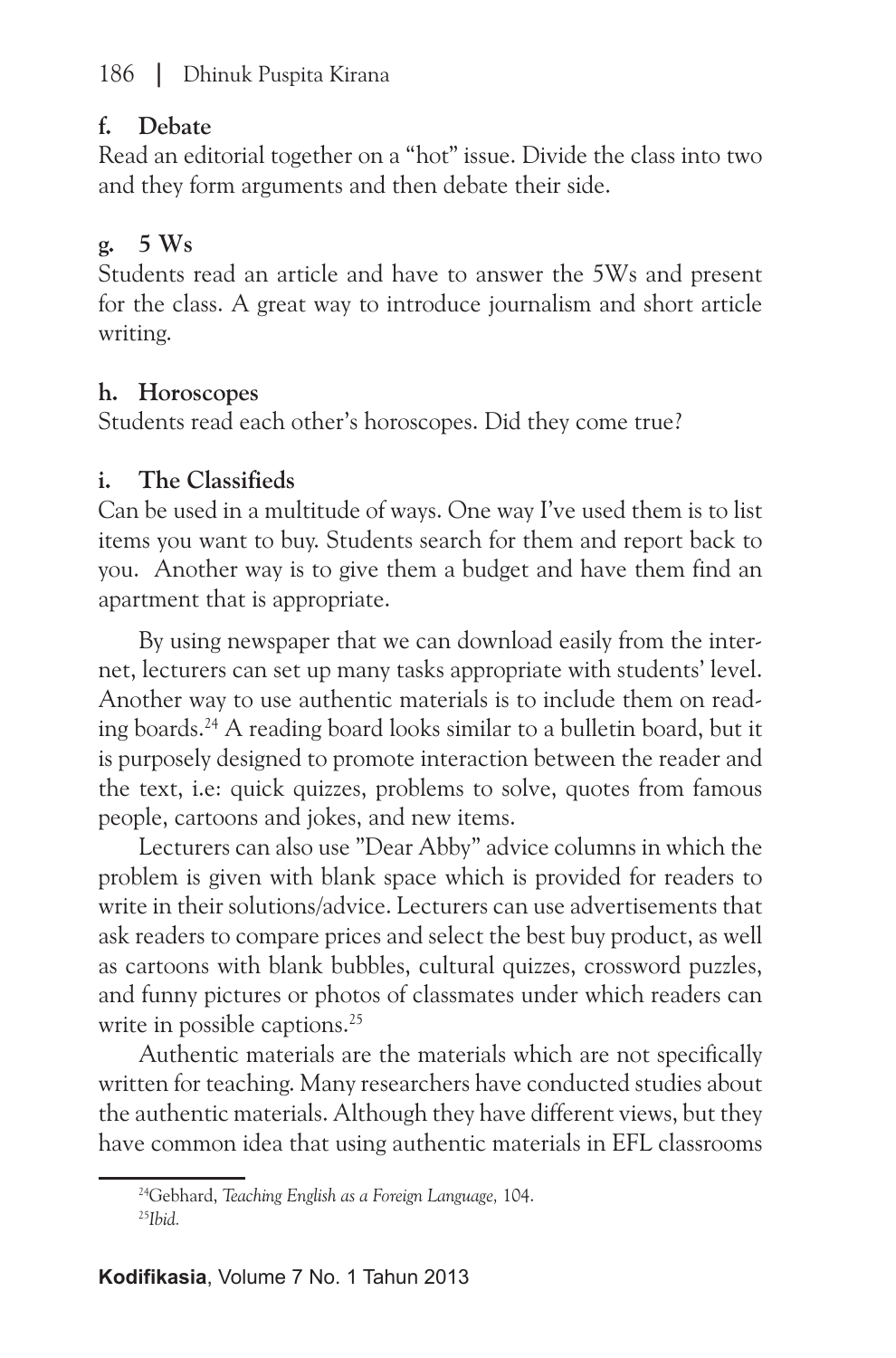can be the exposure to "real language and real life". In other words, there are a lot of benefits that students can get from being exposed to the language in authentic materials although there are a few disadvantages.

# **Review of Previous Studies**

Literature already incorporates much simplified reading material that would encourage even beginners to engage in extensive reading; however, there has been insufficient research to explore the effects of extensive reading that utilizes authentic materials. Krashen<sup>26</sup> specifies a crucial need for continuous research in this area in support of the inclusion of extensive reading in the EFL curriculum. Extensive reading provides contextualized clues for better reading comprehension and substantial linguistic input needed for language development. Several studies have found a correlation between extensive reading and specific linguistic skills including reading choices, improving writing skills, ease in oral communication, and improvement in other aspects of language.

Previous studies have also shown the usefulness and the importance of using authentic materials in ESL/EFL class as Kelly et. all,<sup>27</sup> Khaniya,<sup>28</sup> and Lee,<sup>29</sup> stated in their works. However, few studies have provided insights about learners' attitudes toward authentic written input like what Chaves<sup>30</sup> has mentioned. In addition, there is a need to elicit students and lecturer's responses toward using authentic materials in class.

Therefore, the present study is significant since it tries to investigate the implementation of authentic materials in teaching extensive reading and students' willingness to interact with authentic materials, and the lecturer' role in providing authentic input for the students.

<sup>26</sup>S. Krashen, *The Power of Reading* (Portsmouth, NH: Heinemann and Westport: Libraries Unlimited, 2004).

<sup>&</sup>lt;sup>27</sup>Kelly et all., "Effective Ways to Use Authentic Materials with ESL/EFL Students.

<sup>28</sup>Khaniya, "Use of Authentic Materials in EFL Classrooms", 17-23.<br><sup>29</sup>Lee, "Authenticity Revisited: Text Authenticity and Learner Authenticity", 323-328.<br><sup>30</sup>M. Chaves, "Learner's Perspectives on Authenticity", IRAL, 36(4)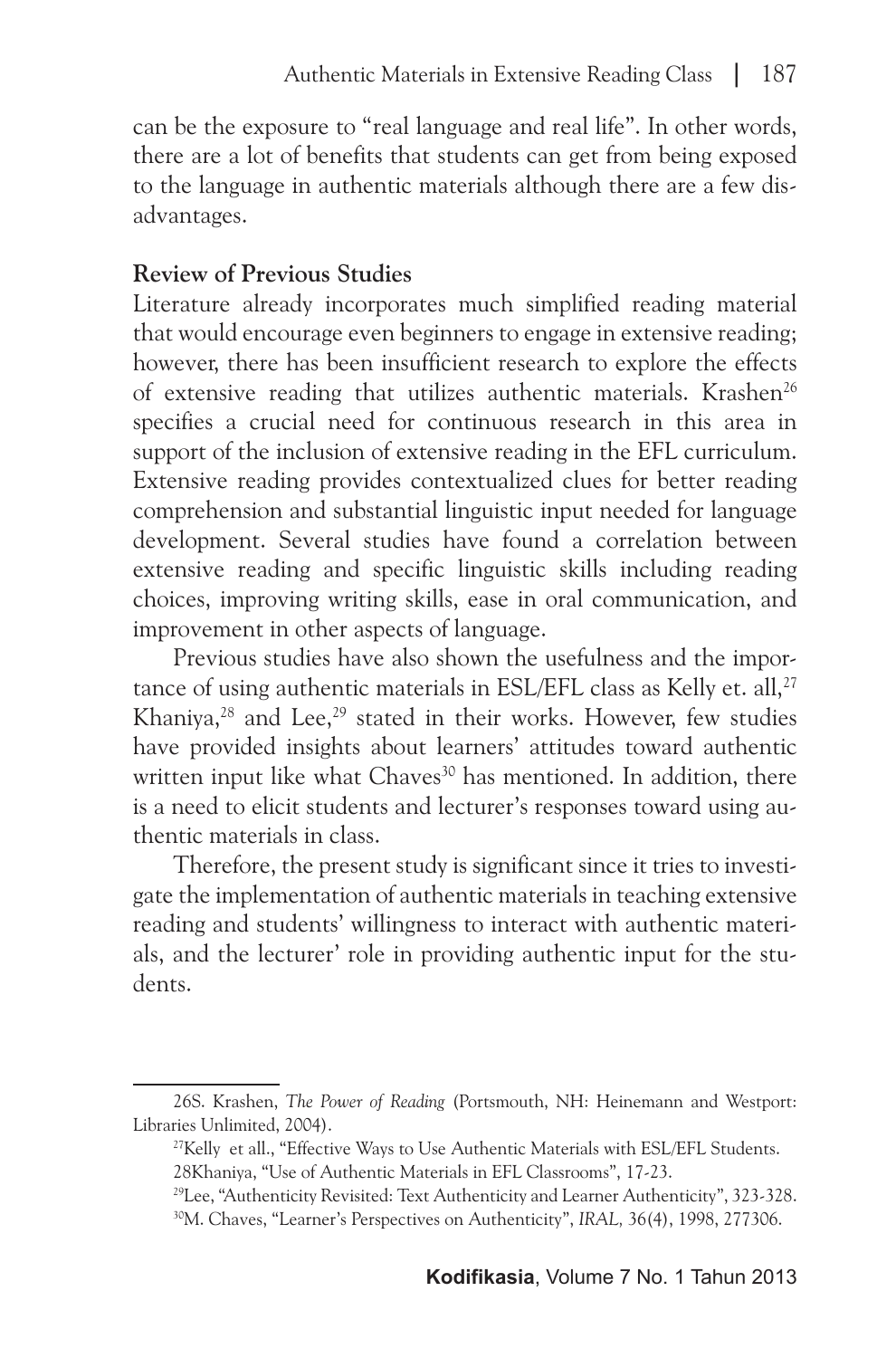# **RESEARCH FINDINGS**

# **The Implementation of the Aauthentic Materials in Extensive Reading Class**

Based on the result of observation and interview of the implementation of authentic materials in extensive reading class, the implementation can be done into the following steps:

#### **a. Preparation**

In preparation, the lesson plan must be designed well including the setting of: a) instructional objectives b) the material c) teaching technique d) teaching media e) teaching and learning activities and f) assessment. The lesson plan is different in every meeting, it must be appropriate to the topic discussed.

The pre-activity is always started by reading aloud in a group. Each student has their own part to read loudly and the rest members of the group listen the student who read aloud. Reading aloud is a regular practice in this extensive reading class. Reading aloud is one of ways to practice pronunciation, fluency, accuracy, as weel as self-confidence. Most of the groupings is the same, from large group consist of 4 or 5 students, then next activity is in pairs, and follwed by individual work. This steps are really organized and structured, from team work, pair work and independent work.

## **b. Implementation**

The implementation of the authentic materials in extensive reading class is devided into 3 parts, pre-activity, main-activity, and postactivity. Pre-activity is done in preparing students to get into the topic of dicussion easily. Lecturer has to prepare the students by asking questions not only to specific student or pointing students one by one but to all of students in the class.The questions will elicit students' background knowledge and link it with the topic so that student can response promptly. Therefore, lecturer needs to think of questions which are relevant and closely related to students' life, and relates them to the topic being discussed. The implementation of each different material is different.

The vocabulary building which is usually given in pre-activity, in this extensive reading class, it is involved in the discussion in the main activity. Vocabulary building is given by guessing the meaning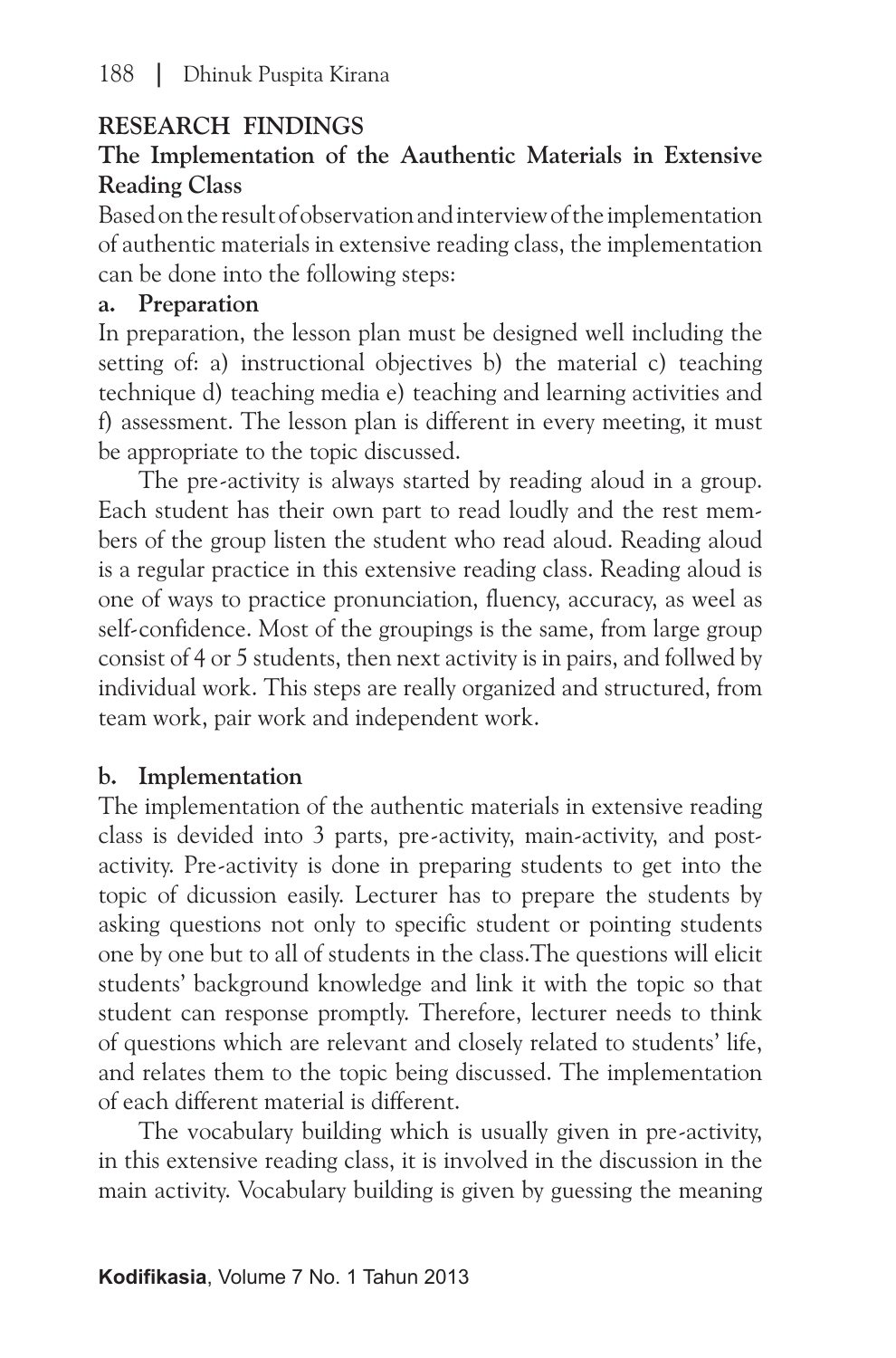from context in group dicussion. Answering related questions are also given in pair work before student has a chance to do it individually.

Some techniques are used such as re-arrange the jumble paragraphs and predictions. Re-arranging the paragraphs is applied in newspaper article, and internet article. Predicting is applied for guessing what happens next in the short story and predicting the rangking for internet article, and also predicting the title in newspaper article. For the brochure, the lecturer prefered to dicuss the testimony and gain information step by step in group discussion and pay more attention to the purpose of the brochure and the most prospectful readers for that kind of brochure. The essessment is taken before, during and after reading activites. The implementation of each different authentic material is different.

## **c. Post Activity**

In the closing activity, the lecturer asked the students to make conclusion, reflection on the reading class that day and lecturer gave motivation to students.

# **The Problems Arises During the Implementation of Authentic Materials in Extensive Reading Class**

Some problems were found in implementing authentic materials in extensive reading class. Based on the result of observations and interviews, among the problems arose are: (1) more complicated planning, (2) more time allocation for the preparation, (3) some disinterested students.

During the planning, it needs lecturer's creativity to collect more authentic materials and choose the appropriate authentic materials which are matched with the students' need, learning objectives and the topic. Lecturer has to be creative to make different kinds of activities for each authentic material chosen. It also needs more time to do all the things above. The other obstacle is some disinterested students. Although just few of them, but lecturer needs to consider that for more improvement.

Based on the above explanation, lecturer cannot avoid the obstacles when implementing authentic materials in extensive reading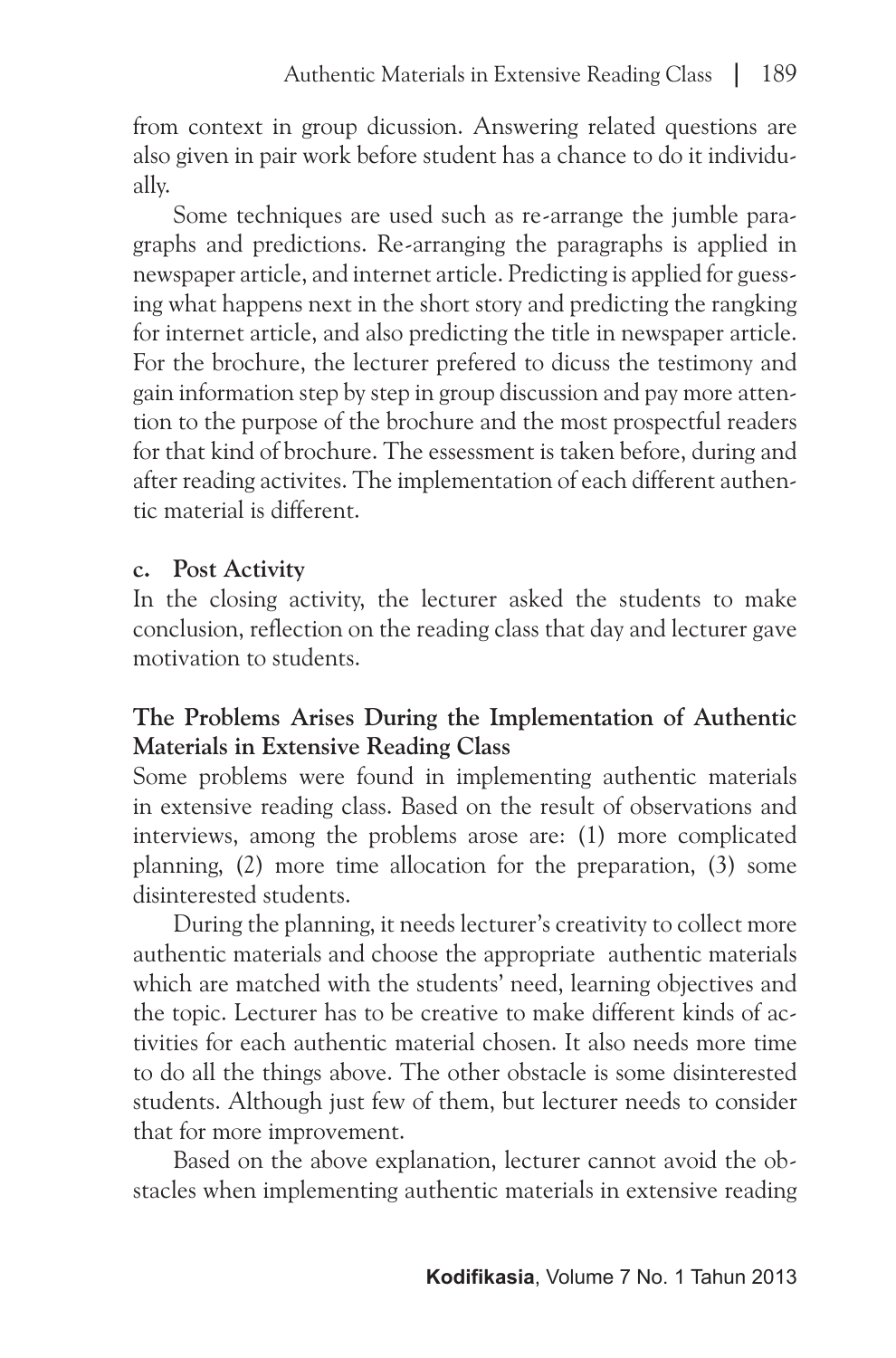class in terms of complicated preparation, time allocation and some disinterested students.

#### **The Students' Responses towards the Implementation of Authentic Materials in Extensive Reading Class**

Referring to the result of questionnaire given to 33 students, the students showed significantly positive attitude towards the implementation of authentic materials in extensive reading class.

There were of students agreed that authentic materials. There were 32 out of 33 students who thought that authentic materials. Most students agreed that authentic materials : (1) introduce them to language used in the real world (97%); (2) could fulfill their needs in reading extensively (97%); (3) improve the value of reading class (94%); (4) improve language proficiency more than textbook do (94%); (5) improve reading comprehension do (89%); (6) improve writing styles more than textbook do (76%); (7) improve familiarity with grammar rules in original context (82%); (8) improve knowledge of vocabulary in real situation (94%); (9) improve culural understanding (58%); (10) are interesting (82%); (11) can motivate students in extensive class (88%).

There are 64% of students prefered authentic materials rather than textbook in reading text. There are 90% prefered to have newspaper as the authentic materials to be used in class. The next preference was short stories 88%; novels 82%; internet materials 76%; magazine 67%; brochure 45%; and poem was only 39%. Finally, it can be concluded that the students showed significantly positive attitude towards the implementing authentic materials in extensive reading class.

## **CLOSING**

The implementation of the authentic materials in extensive reading class covers some procedures into three main phases namely Pre-Activity, Main-Activity and Post-Activity.

Pre-activity is dealing with brainstorming activity. The teacher activated the students' schemata/ background knowledge in accordance with the topic being discussed.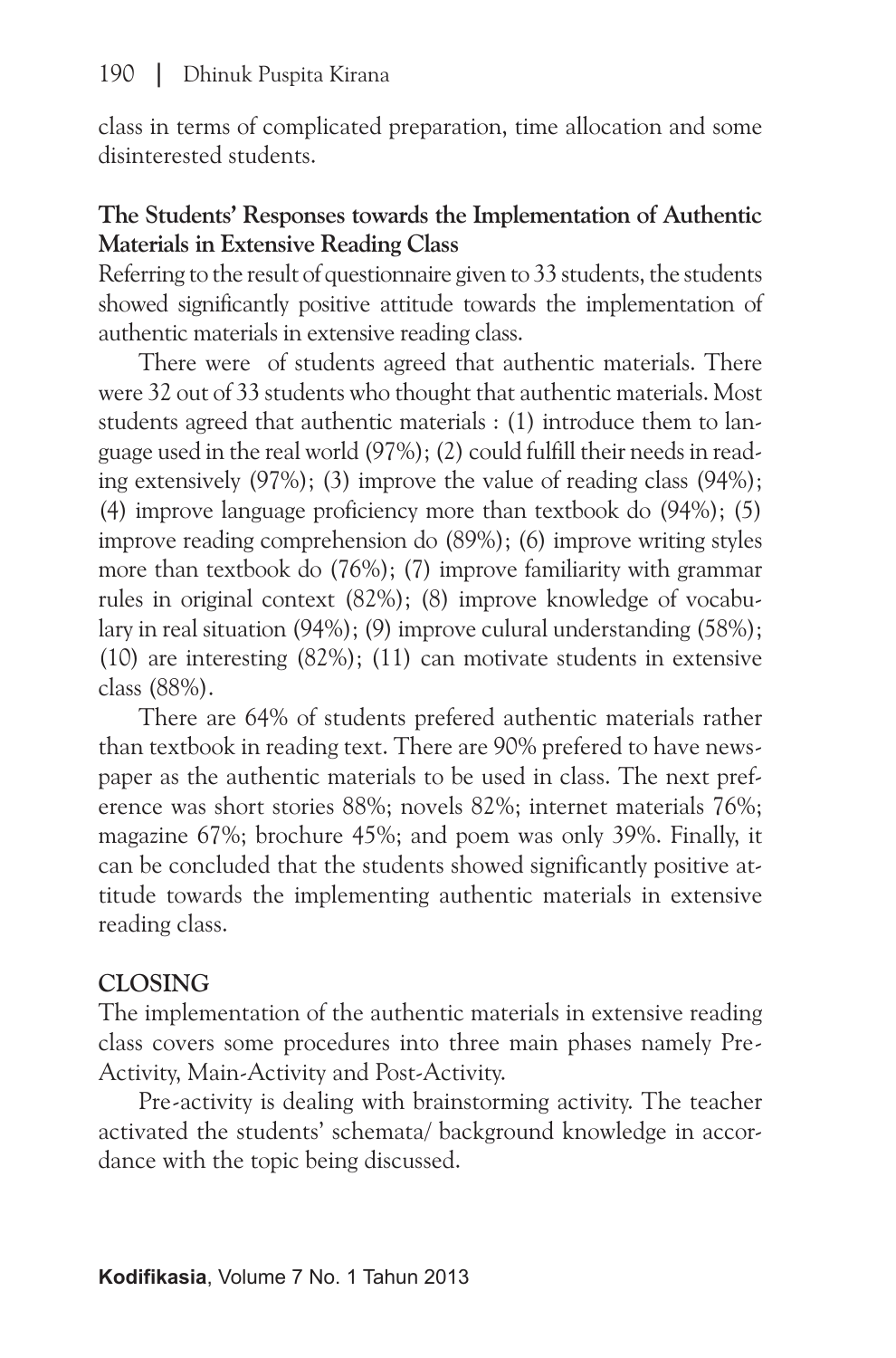Main-Activity is divided into: (1) pre-task is in which the lecturer lead students to the main activities and the language focus; (2) whilst-task in which the students perform the task in small groups, in pairs or individually, while the teacher monitors from a distance; and (3) the language focus- the students examine and discuss specific features of the material for the tasks. Post-Activity is called the closing activity in which the teacher together with the students makes the review, conclusion and reflection. Lecturer also gives motivation to students.

In implementing authentic materials in extensive reading class, the lecturer faces some problems in terms of complicated planning, time allocation and some disinterested students. Overall, the students showed significantly positive attitude toward authentic materials in extensive reading class.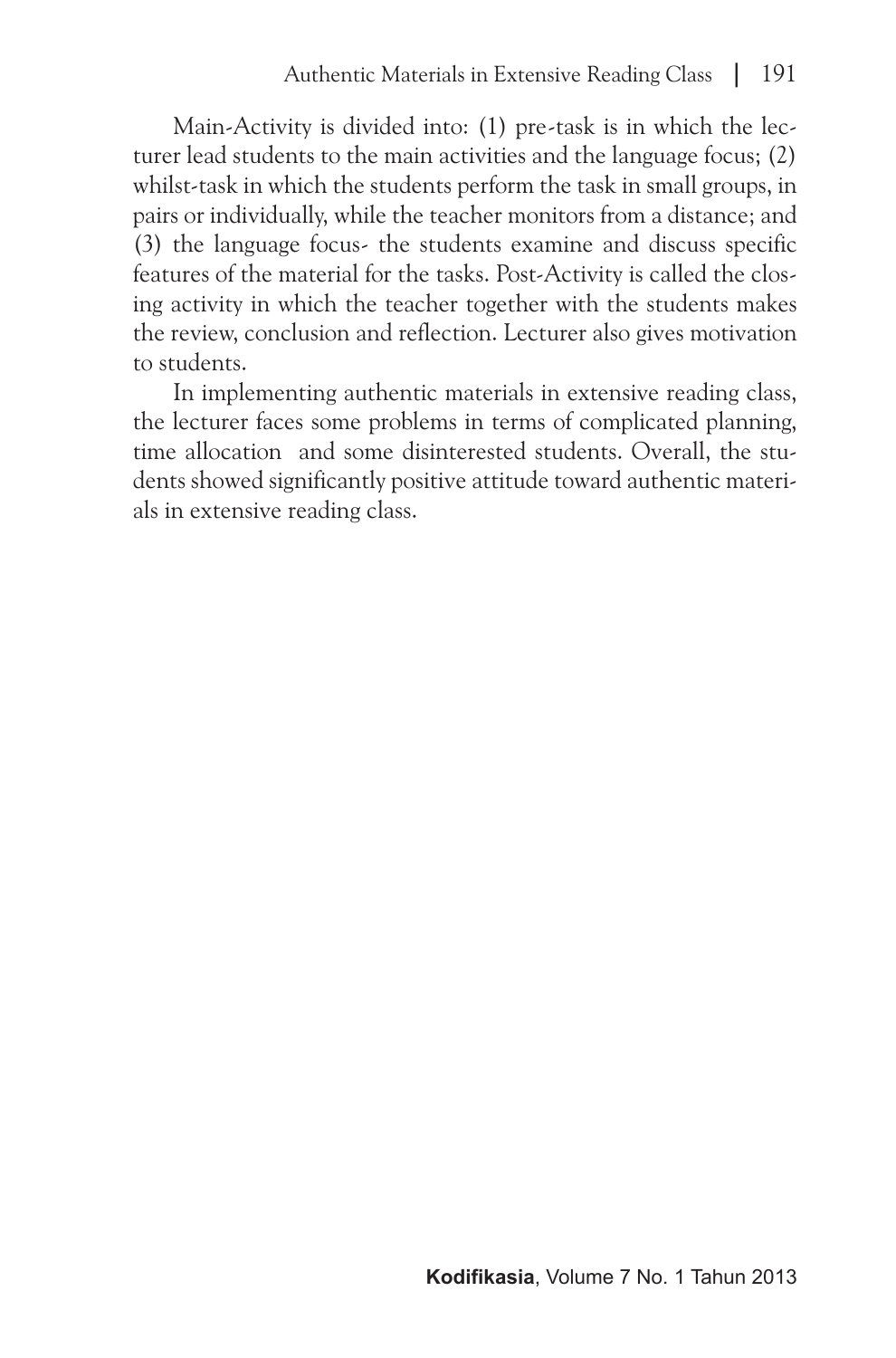#### **REFERENCES**

- Ary, D., Jacobs. L. C., Razavieh. A., & Sorensen, C. *Introduction to Research in Education.* Belmont: Thomson, 2010.
- Brown, H. D. *Principles of Language Learning and Teaching*. White Plains, N.Y: Longman, 2000.
- Brown, H.D. *Teaching by Principles: An Interactive Approach to Language Pedagogy (2nd Edition)*. New York: Pearson Education, 2001.
- Chaves, M. "Learner's Perspectives on Authenticity". *IRAL,* 36(4), 1998, 277306.
- Celce-Murcia, M. *Language Teaching Approaches: An Overview in TEFL.* Massachusetts: Heinle & Heinle Publisher, 1991.
- *English Syllabus of STAIN Ponorogo*, 2011.
- Ferguson. *Communication Skill*. New York: Ferguson. 2004.
- Gebhard, J.G. *Teaching English as a Foreign Language: A Teacher Self-Development and Methodology Guide.* Ann Arbor: The University of Michigan Press, 1996.
- Gilmore, A. "Authentic Materials and Authenticity in Foreign Language Learning & Language Teaching", 40 (2), 2007, 97-118.
- Guariento, W. & Morley, J. "Text and Task Authenticity in the EFL Classroom", *ELT Journal* 55(4), 2001, 347-353.
- Hadley, Omaggio, Alice. *Teaching Language in Context*. USA: Heinle & Heinle Publishers, 1993.
- Harmer, J. *How to Teach English*. Harlow: Longman, 2000.
- Harmer, J. *The Practice of English Language Teaching.* Harlow: Pearson Education, 2007.
- JM Green, R Oxford Tesol Quarterly, 1995 Wiley Online Library. Retrieved on May 20th 2012. http://onlinelibrary.wiley.com/ doi/10.2307/3587625/abstract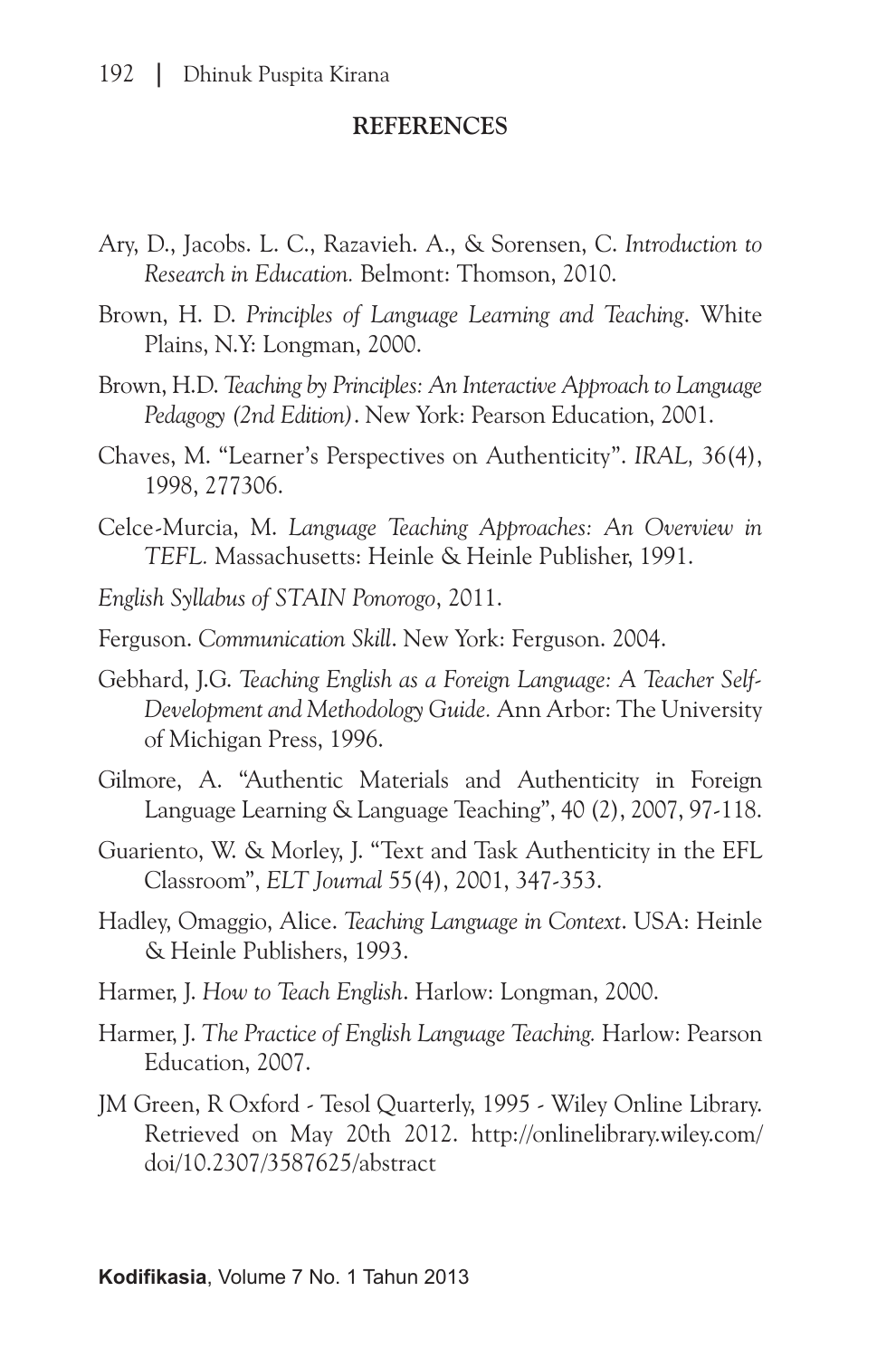- Jordan, R. R. *English for Academic Purposes: A Guide and Resource for Teachers,* Cambridge: Cambridge University Press, 1997.
- Kelly, Charles et all. "Effective Ways to Use Authentic Materials with ESL/EFL Students". *The Internet TESL Journal*. Vol. VIII, No.11, November 2002 http://iteslj.org/efffectivewaystouse.
- Krashen, S. *The Power of Reading. Portsmouth*. NH: Heinemann and Westport: Libraries Unlimited, 2004.
- Khaniya, T. R. "Use of Authentic Materials in EFL Classrooms". *Journal of NELTA*, 11(2), 2006, 17-23.
- Lee, W. Y. "Authenticity Revisited: Text Authenticity and Learner Authenticity". *ELT Journal.* 49 (4), 1995, 323-328. Retrieved onNovember 20, 2003.
- Martinez, A. "Authentic Materials: an Overview. Karen's Linguistic Issues, 2002. RetrievedonNov20,2003from. http://www3.telus. net/linguisticsissues/authenticmaterials.html.
- Miles, M and M. Huberman. *Qualitative Data Analysis: An Expanded Sourcebook*. Beverly Hills: SAGE Publication Inc, 1994.
- Nation, I.S.P and Newton, J. *Teaching ESL/EFL Reading & Writing.* New York: Routledge, 2009.
- Nunan, D. *Language Teaching Methodology: A Textbook for Instructors. English Language Teaching.* New York: Prentice Hall, 1991.
- Nunan, D. *Second Language Teaching and Learning*. Boston: Heinle and Heinle Publishers, 1999.
- Ur, Penny. *A Course in Language Teaching*. Cambridge: Cambridge Univ Press.
- Richards, J.C. and Farrel S.C. Thomas. *Professional Development for Language Teachers, Strategies for Teacher Learning*. Cambridge: Cambridge University Press, 2005.
- Stake E. Robert. *Qualitative Research*. New York: The Guilford Press, 2010.
- Wallace, C. *Reading.* Oxford: O.U.P, 1992.